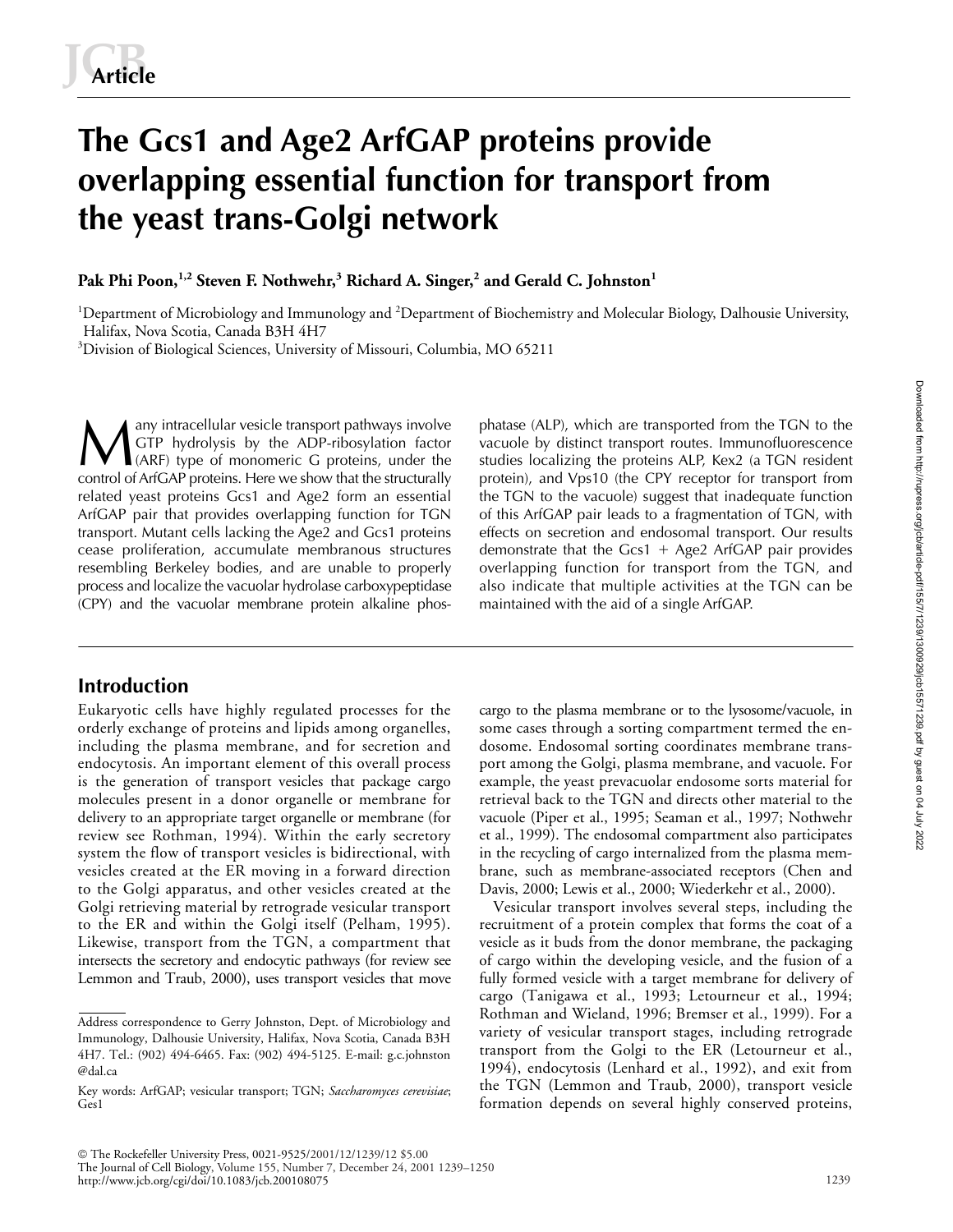including the monomeric GTP-binding proteins termed ARF (ADP-ribosylation factor)\* (Donaldson and Klausner, 1994). ARF proteins are activated by the binding of GTP and are deactivated through GTP hydrolysis. In the activated, GTP-bound form, ARF proteins recruit cytosolic coat proteins to the membrane site of nascent vesicle budding (Rothman and Wieland, 1996). ARF proteins have been implicated in the recruitment of a variety of vesicle coats, including the COPI coatomer complex that assembles on vesicles destined for retrograde transport from the Golgi to the ER (Letourneur et al., 1994) and the clathrin/adaptor (AP-1) coat that associates with vesicles transporting cargo from the TGN to the endosome (for review see Schmid, 1997). ARF proteins are also involved in recruitment of another adaptor complex, AP-3 (Dittie et al., 1996; Ooi et al., 1998), that does not associate with clathrin (Newman et al., 1995; Dell'Angelica et al., 1997; Simpson et al., 1997). An ARF protein is also a GTPase; hydrolysis by ARF of its bound GTP ultimately leads to inactivation of ARF and the release of associated coat proteins (Antonny et al., 1997; Zhao et al., 1999). Thus, the GTP-binding and GTPase activities of ARF proteins comprise a regulatory switch for a variety of transport vesicles at several different locations.

The involvement of ARF proteins in Golgi and endosomal activities is well established for the yeast *Saccharomyces cerevisiae* (Gaynor et al., 1998; Yahara et al., 2001). Genetic evidence indicates that yeast ARF proteins mediate the formation of COPI-coated vesicles for retrograde transport from the Golgi to the ER (Stearns et al., 1990; Gaynor et al., 1998; Poon et al., 1999) and clathrin-related vesicles for transport from the TGN (Chen and Graham, 1998). Yeast cells also contain the three groups of heterotetramers that comprise the adaptor complexes AP-1, AP-2, and AP-3 (for review see Odorizzi et al., 1998), although, with the exception of AP-3, the involvement of these yeast AP complexes in specific transport pathways is unresolved.

At least two distinct routes for transport of yeast proteins from the TGN to the vacuole have been identified by characterizing the transport of the vacuolar hydrolase carboxypeptidase Y (CPY) and a type II vacuolar membrane protein, alkaline phosphatase (ALP). Genetic studies reveal that the CPY pathway routes CPY through the prevacuolar endosome (Cowles et al., 1997b; Piper et al., 1997) in a clathrindependent fashion (Seeger and Payne, 1992; Gaynor et al., 1998), whereas the ALP pathway transports ALP to the vacuole independently of the prevacuolar endosome (Cowles et al., 1997b; Piper et al., 1997). The exit of CPY from the TGN may involve clathrin-coated vesicles (Deloche et al., 2001), whereas ALP has been found to exit the TGN in a vesicle coated with the AP-3 adaptor complex (Cowles et al., 1997a; Stepp et al., 1997).

An equal variety of roles may exist for the GTPase-activating proteins (GAPs) that regulate the GTPase cycle of ARF (Donaldson, 2000). ARF proteins themselves do not possess intrinsic GTPase activity (Kahn and Gilman, 1986), and consequently rely on GAPs for proper regulation. These GTPase-activating proteins are important for ARF-mediated vesicular transport. Formation of a coat for the generation of a transport vesicle and proper packaging of cargo is thought to depend on a priming complex that contains both ARF and ArfGAPs (Springer et al., 1999). In mammalian cells, ArfGAPs have also been found to link aspects of cell signaling and morphogenesis to vesicular transport (Randazzo et al., 2000). Thus, ArfGAPs may allow both temporal as well as spatial coordination of the ARF GTPase cycle (Donaldson, 2000).

Yeast cells have six structurally related proteins with the potential to provide GAP activity for the yeast Arf1 and Arf2 proteins (Poon et al., 1996, 1999; Zhang et al., 1998) and to mediate vesicular transport (Poon et al., 1999). Two of these proteins, Gcs1 and Glo3, have been shown by both in vivo and in vitro criteria to be yeast ArfGAPs capable of stimulating the GTPase activity of the yeast Arf1 protein. Because the yeast Arf1 protein has been implicated in many stages of intracellular membrane transport (Yahara et al., 2001), the finding that Gcs1 + Glo3 ArfGAPs can stimulate Arf1 GTPase does not by itself provide insight into the particular stage of vesicular transport that is dependent on the activity of this pair of ArfGAPs. Indeed, the ability of a single Arf protein to mediate many stages of vesicular transport suggests that regulators of Arf function must provide spatial regulation. There is increasing evidence, both from yeast and other systems (Donaldson, 2000; Donaldson and Jackson, 2000), that ArfGAP proteins may be localized in vesicular transport. We have shown that Gcs1 and Glo3 provide overlapping function for Golgi to ER retrograde transport (Poon et al., 1999) without affecting membrane transport from the plasma membrane to the vacuole (unpublished data). Here we describe an analogous functional relationship between the ArfGAP Gcs1 and another structurally related protein, Age2. Like Gcs1 and Glo3, the Gcs1 and Age2 proteins constitute an ArfGAP pair that provides essential overlapping function for vesicular transport (Zhang et al., 1998). In the present study we have addressed the stage of intracellular membrane transport that is dependent on the  $Gcs1 + Age2$ ArfGAP pair, and report that Gcs1 in concert with Age2 facilitates TGN/endosomal transport. Moreover, each member of the Gcs1 + Age2 pair can mediate the multiple transport activities at the TGN. Thus, our studies indicate that at least two stages of vesicular transport in yeast are modulated by pairs of ArfGAPs, with the Gcs1 ArfGAP involved in both stages.

# **Results**

# **Deletion of the** *AGE2* **gene is lethal for cells lacking the**  *GCS1* **gene**

The Gcs1 and Glo3 ArfGAPs activate the GTPase function of members of the ARF family of monomeric GTPbinding proteins (Poon et al., 1996, 1999). Our previous genetic and molecular analyses revealed that both the Gcs1 and Glo3 proteins provide function for retrograde vesicular transport from the Golgi to the ER. The presence of either of these ArfGAP proteins is sufficient for this retrograde activity, but the simultaneous deficiency in both Gcs1 and Glo3 activities results in impaired

<sup>\*</sup>Abbreviations used in this paper: ALP, alkaline phosphatase; AP, adaptor protein; ARF, ADP-ribosylation factor; CPY, carboxypeptidase Y; DIC, differential interference contrast; GAP, GTPase-activating protein; HA, hemagglutinin; PVC, prevacuolar compartment.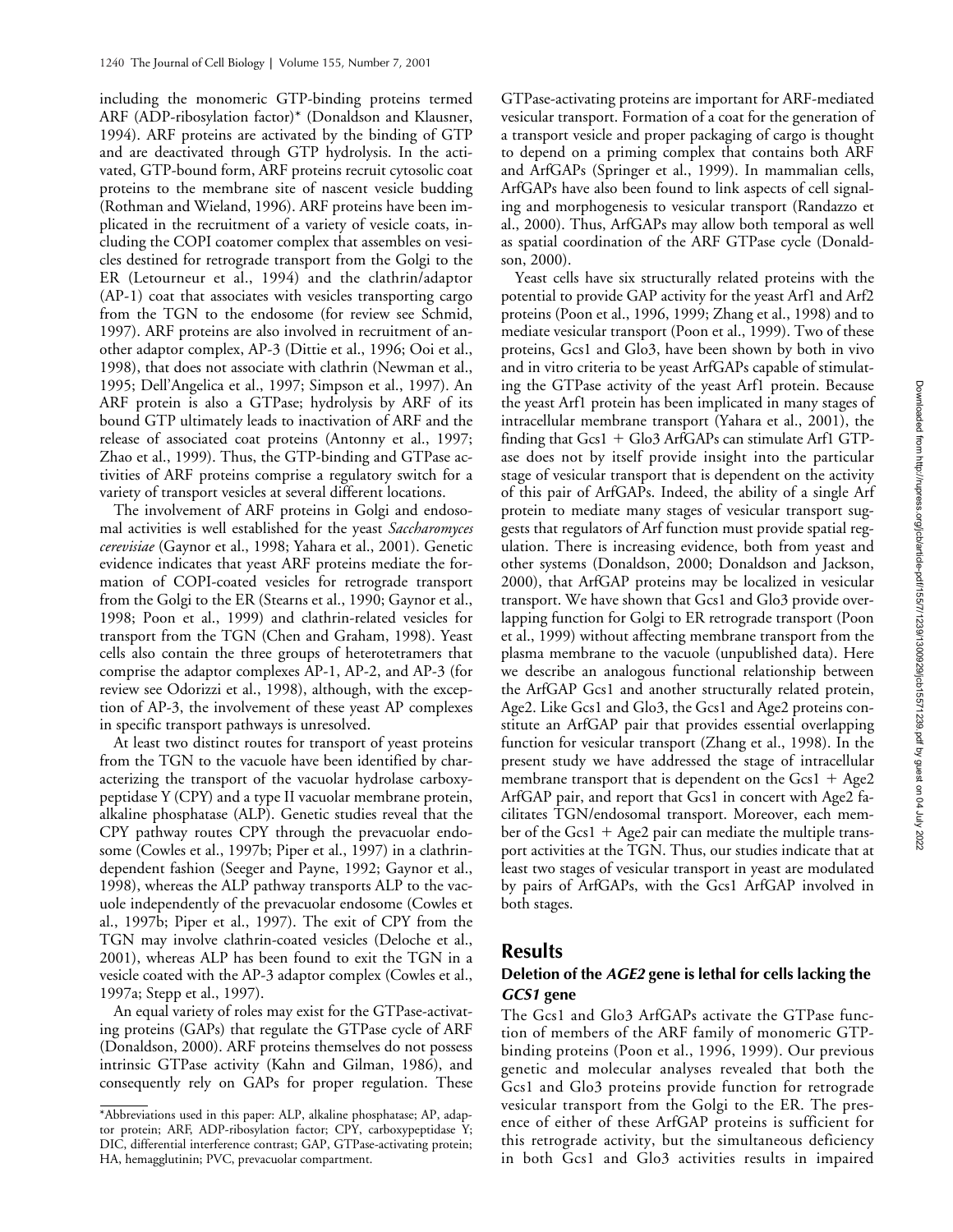

Figure 1. **Absence of both Gcs1 and Age2 proteins is lethal.** (A) A *GCS1/gcs1::URA3 AGE2/ age2::HIS3* heterozygous diploid strain was sporulated, and haploid segregants from resulting asci were incubated on solid medium at  $30^{\circ}$ C to assess growth. Segregant colonies were also replica plated to selective media to assess genotypes. Arrows indicate the positions of *gcs1::URA3 age2::HIS3* double-mutant segregants. (B) A *GCS1/gcs1::URA3 AGE2/ age2::HIS3* heterozygous diploid strain containing plasmid pPP805-3, bearing the temperature-sensitive *gcs1-3* allele, was sporulated, and the resulting segregants were assessed for growth at 30 and 37°C. Relevant genotypes are indicated.

Golgi-to-ER transport (Poon et al., 1999). Indeed, cells lacking both ArfGAPs are inviable (Zhang et al., 1998; Poon et al., 1999). Thus, Gcs1 and Glo3 proteins have an overlapping essential function for Golgi-to-ER transport. Moreover, Gcs1 may have additional roles in vesicular transport not shared by Glo3, for the absence of Gcs1 imparts a conditional defect in endocytosis (Wang et al., 1996), whereas cells lacking Glo3 are indistinguishable from wild-type cells in that endocytosis assay (unpublished data). To assess the involvement of Gcs1 in other aspects of vesicular transport, we directed our attention to other potential ArfGAP proteins that may also act in concert with Gcs1.

The yeast genome encodes four proteins with structural similarity to the Gcs1 and Glo3 ArfGAPs. The individual deletion of each of the genes encoding these proteins has little effect on cell growth (Zhang et al., 1998, and unpublished data). However, pair-wise deletions reveal that, like the deletion of both *GCS1* and *GLO3* genes, the deletion of *GCS1* and the YIL044c open reading frame (referred to as *SAT2* in Zhang et al., 1998) is lethal (Zhang et al., 1998, and Fig. 1 A). Therefore, we investigated the potentially overlapping functions provided by Gcs1 and the protein encoded by YIL044c, which has been assigned the name Age2 (ArfGAP effector).



Figure 2. **Age2 is an ArfGAP.** GAP activity of recombinant Age2 protein ( $\bullet$ ) was assessed by in vitro hydrolysis of radiolabeled GTP bound to recombinant yeast Arf1 protein. For comparison, the activity of the Gcs1 ArfGAP  $(O)$  on Arf1 protein is also displayed. Arf-bound GTP was not hydrolysed when assayed with bovine serum albumin over the same protein concentrations (unpublished data). Activity is expressed as percent of maximum radioactivity released from GTP-Arf with the highest level of release expressed as 100%. Recombinant Gcs1 ArfGAP was able to stimulate hydrolysis of 90% of labeled material associated with recombinant Arf1 protein.

### **The Age2 protein, like Gcs1, is an ArfGAP in vitro**

As with Gcs1 and Glo3, the most striking similarity between the Gcs1 and Age2 proteins is in an  $NH<sub>2</sub>$ -terminal 68-residue region of each protein, including the Zn-binding motif required for ArfGAP activity in vitro (Cukierman et al., 1995; Poon et al., 1996). To determine if the structural similarity among the Gcs1, Glo3, and Age2 proteins extends to function, we assessed the ArfGAP activity of Age2. Recombinant Age2 protein was produced in *Escherichia coli* and assessed in vitro using recombinant yeast Arf1 protein as substrate. As expected based on structural considerations, Age2 protein was able to stimulate the hydrolysis of Arf1-bound GTP to GDP (Fig. 2). Under the assay conditions used here, Age2 ArfGAP activity was approximately tenfold lower than that of Gcs1, similar to the ratio of activity of Glo3 to Gcs1 (Poon et al., 1999). Like Gcs1 and Glo3, the Age2 protein is a yeast ArfGAP.

# **Inadequate overlapping activity of the Gcs1 and Age2 proteins leads to rapid growth arrest and impaired invertase transport**

The overlapping essential activity indicated for Gcs1 and Age2 suggests that these two proteins mediate a common process. To identify a common site of action for the Gcs1 and Age2 proteins, we created a situation in which the functionally overlapping activity of Gcs1 and Age2 could be rapidly diminished. Cell viability demands that either Gcs1 or Age2 be present under some conditions; therefore, we created cells lacking the Age2 protein that were kept alive by mutant Gcs1 proteins with conditional activity. Several mutant genes encoding temperature-sensitive versions of the Gcs1 protein (Poon et al., 1999) were introduced, as plasmid-borne copies, into diploid cells harboring heterozygous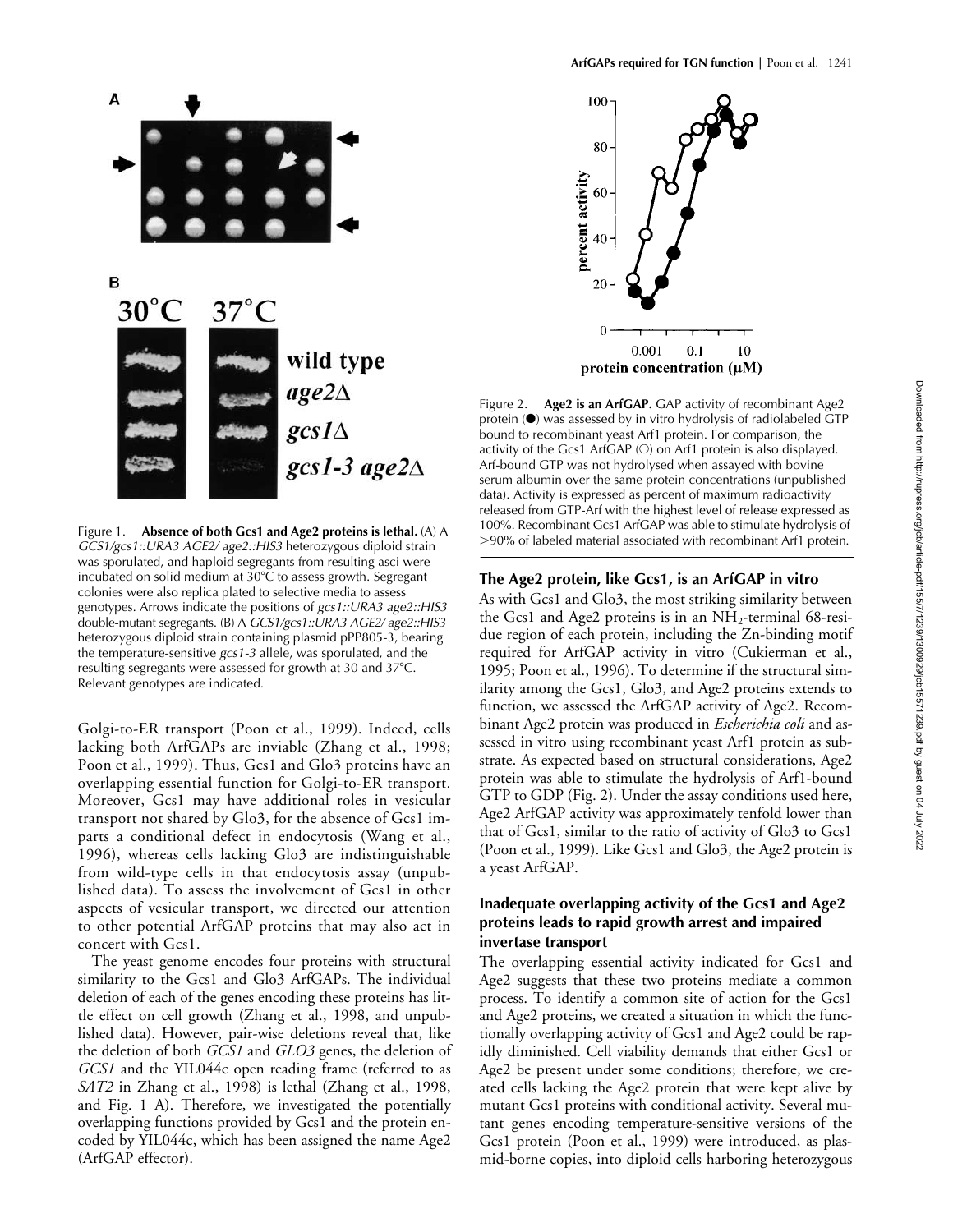

Figure 3. **Secretion of invertase is impaired by inadequate Gcs1** + Age2 activity. Cells growing at 26°C were transferred to low-glucose medium to induce invertase expression and incubated at 37°C for 45 min. Secreted and intracellular invertase was separated into internal (i) and external (e) fractions and resolved by SDS-PAGE without heat treating the samples. Invertase was detected by an in-gel enzyme assay (Gabriel and Wang, 1969). For reference, a *sec18* mutant was incubated at 38C before invertase induction as above. The arrow indicates the position of the ER-glycosylated form of invertase. Longer incubations of up to 2 h did not change the pattern or distribution of invertase in mutant cells (unpublished data).

deletion mutations in the chromosomal *GCS1* and *AGE2* genes. Sporulation of the transformed diploids resulted in *gcs1::URA3 age2::HIS3* double-mutant genetic segregants harboring a plasmid-borne *gcs1-ts* allele. From the same genetic crosses, *gcs1* and *age2* single-mutant cells were chosen as controls. Although the *gcs1-ts age2* haploid cells were able to grow well at  $30^{\circ}$ C, transfer to  $37^{\circ}$ C resulted in cessation of cell proliferation due to diminished *gcs1-ts* function at that temperature; in contrast, the *gcs1* and *age2* singlemutant cells grew well at both temperatures (Fig. 1 B). To find a situation that results in rapid depletion of Gcs1 activity in cells lacking Age2 protein, we screened the various double-mutant segregants for a mutant version of the Gcs1 protein that is rapidly degraded upon transfer from 30 to 37°C. The temperature-sensitive Gcs1 protein encoded by the *gcs1-3* mutant allele rapidly disappeared upon shift to  $37^{\circ}$ C with an estimated half-life of  $\leq$ 30 min (unpublished data). The impaired Gcs1 function caused by the *gcs1-3* mutation may be a consequence of this protein instability, because increased dosage of the *gcs1-3* mutant gene (presumably leading to increased protein levels) is able to supply essential function at 37C (unpublished data). We used *gcs1-3 age2* double-mutant cells for subsequent experiments, so that transfer to the restrictive temperature produced a situation in which mutant cells experienced a rapid depletion of ArfGAP protein for the vesicular transport stage modulated by Gcs1 and Age2.

As an initial indicator of vesicular transport that may be affected by Gcs1 + Age2 activity, we assessed the glycosylation status of the extracellular enzyme invertase and the effectiveness of invertase secretion. Invertase expression is induced in low-glucose medium, and newly synthesized invertase undergoes *N*-linked glycosylation in the ER. These invertase molecules are then transported to the Golgi, where further glycosylation ensues; the extent of glycosylation is reflected in the degree of decrease in invertase mobility during gel electrophoresis. Growing cells were transferred to low-



Figure 4. Cells with inadequate Gcs1 + Age2 activity accumulate membranous structures. Cells were grown at 30°C or incubated at 37°C for 1 h before processing for electron microscopy. Shown is a representative section through a double-mutant cell processed after incubation at 37°C. The inset is a higher magnification of a region exhibiting membranous structures that resemble Berkeley bodies. Wild-type and single-mutant cells (and double-mutant cells at 30°C) did not display any such structures (unpublished data). In marked contrast, 50% of 113 random sections of double-mutant cells after growth at 37°C displayed these membranous structures.

glucose medium to induce the synthesis of invertase, and were incubated at 37°C. For wild-type cells and in *gcs1-3* and *age2* single-mutant cells, invertase was found predominantly in the external fraction, in highly glycosylated form (Fig. 3). In *sec18* mutant control cells, defective for transport out of the ER (Novick et al., 1980), invertase was only core glycosylated and was not secreted (Fig. 3). In marked contrast, *gcs1-3 age2* double-mutant cells had invertase in a highly glycosylated form, indicating exposure to Golgi-resident enzymes (Fig. 3). However, about half of this glycosylated invertase remained inside the cells, indicating that transport from the Golgi to the plasma membrane is impaired.

### Inadequate Gcs1 + Age2 activity leads to the **elaboration of membranous structures**

Cells were examined by electron microscopy after incubation at 37C. Wild-type cells and *gcs1* and *age2* single-mutant cells did not display any morphological indication of impaired vesicular transport (unpublished data), but the gcs1-3 age2 double-mutant cells incubated at 37°C con-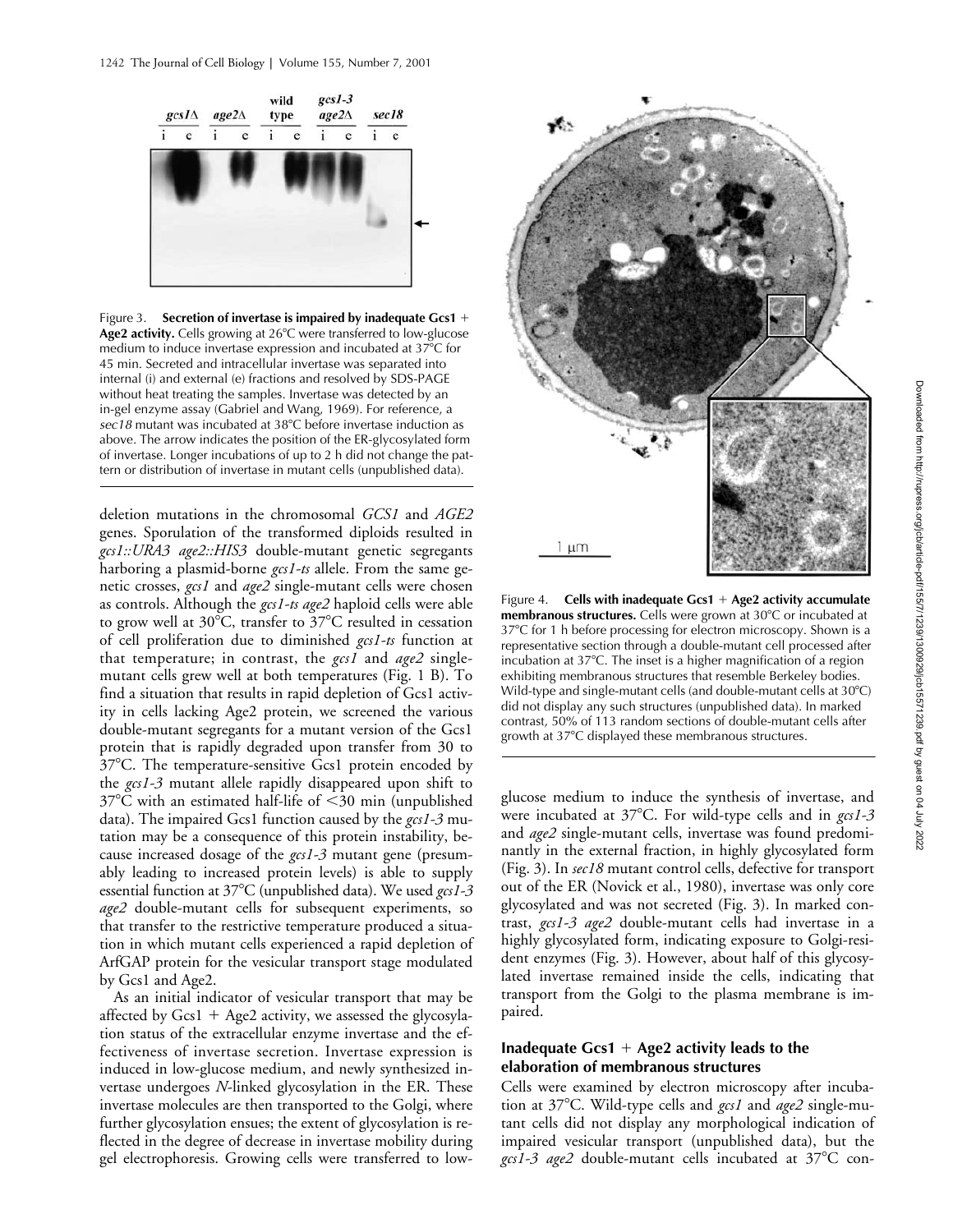

Figure 5. Cells with inadequate Gcs1 + Age2 activity are **impaired for endocytosis.** Cells growing at 23°C were incubated with the membrane dye FM4-64 for 10 min, transferred to fresh dye-free medium for a further 1-h incubation at 23 or 37°C, and visualized by DIC optics and fluorescence microscopy (FM4-64).

tained obvious membranous structures (Fig. 4). These structures resembled the Berkeley bodies that were originally observed in cells harboring mutations such as *sec7* or *sec14*, which impede membrane traffic through the Golgi apparatus, and these characteristic membranous structures are thought to be derived from Golgi compartments (Novick et al., 1980). Therefore, the altered morphology resulting from inadequate Gcs1 + Age2 activity may reflect impaired Golgi-related transport.

### *gcs1-3 age2* **double-mutant cells are impaired for endocytosis**

To assess whether endosomal trafficking is affected in *gcs1-3 age2* double-mutant cells, we determined the ability of cells to transport the lipophilic dye FM4-64 from the plasma membrane to the vacuole (Vida and Emr, 1995), a transport process that involves routing of membrane-bound FM4-64 through the endosomal compartment. Wild-type cells (Fig. 5) and single-mutant cells (unpublished data) at  $37^{\circ}$ C showed a significant localization of FM4-64 to the vacuole, as indicated by a high concentration of the dye outlining the vacuolar membrane. In marked contrast, although *gcs1-3 age2* double-mutant cells were able to internalize the dye, they displayed a diffuse and granular cytoplasmic staining pattern, with indistinct vacuolar membrane staining (Fig. 5). Even after extended incubation, mutant cells remained impaired in the delivery of the FM4-64 dye to the vacuole (unpublished data). Thus, inadequate  $Gcs1 + Age2$  activity also impairs endocytosis, suggesting that the  $Gcs1 + Age2$  proteins provide overlapping function for vesicular transport affecting endosomal traffic.



Figure 6. **The overlapping activity of Gcs1 and Age2 is necessary**  for transport of the  $\alpha$ -factor receptor, Ste3, to the vacuole.  $(A)$ Cells growing at  $26^{\circ}$ C were incubated at  $37^{\circ}$ C for 30 min, at which time cycloheximide was added, and were then either harvested immediately (0 min) or incubated at 37°C for a further 90 min. Cell extracts were resolved by SDS-PAGE and Ste3 protein was visualized by Western blot analysis. (B) Cells growing at 26°C were incubated at 37°C in medium containing cycloheximide. Portions of samples taken immediately or after a 120-min incubation were treated with Pronase to degrade cell surface proteins before Western blot analysis. The upper arrow indicates the position of intact Ste3, and the lower arrow indicates the position of Pronase-mediated breakdown products.

As a biochemical measure of endocytosis, we assessed the internalization and degradation of the  $\alpha$ -factor mating– pheromone receptor Ste3. In wild-type cells, the Ste3 protein is constitutively removed from the plasma membrane, and is delivered via the endocytic pathway to the vacuole where it is degraded (Davis et al*.*, 1993). In our assessment, cells were shifted to  $37^{\circ}$ C and incubated in the presence of the protein synthesis inhibitor cycloheximide to prevent further synthesis of Ste3 protein. As shown in Fig. 6 A, wildtype and single-mutant cells treated in this way showed a rapid loss of Ste3 protein, whereas in double-mutant cells the Ste3 protein was stable. The increased stability of Ste3 in double-mutant cells could indicate that the Ste3 protein was not internalized, or that Ste3 was internalized but not delivered to the vacuole for degradation. To resolve this issue, we incubated cells as above and then treated them with Pronase, a mixture of protein-degrading enzymes. Ste3 protein that remained at the plasma membrane would be exposed to enzymatic degradation, whereas Ste3 protein that had been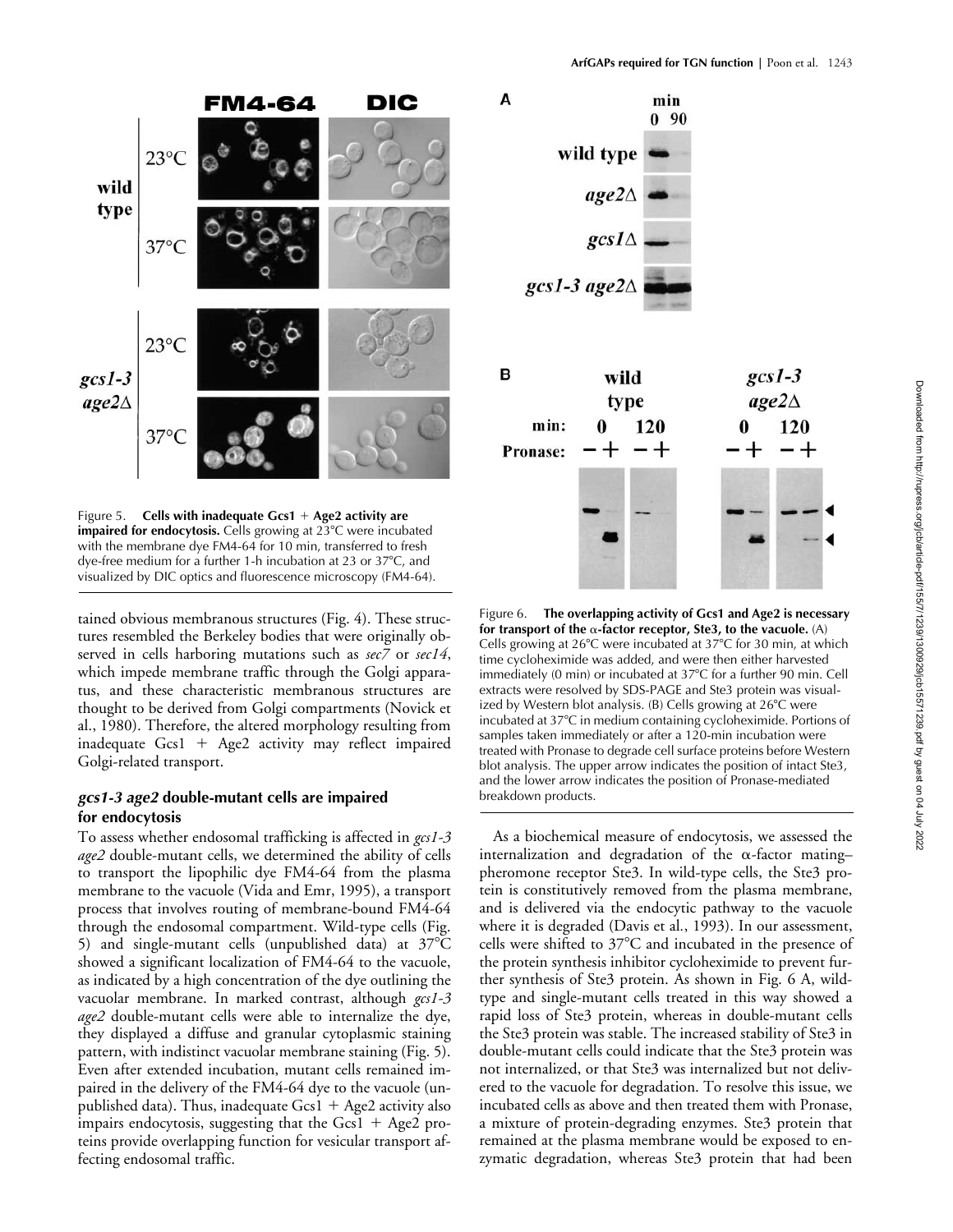

Figure 7. **CPY transport from the TGN is aberrant under conditions of diminished Gcs** + **Age2 activity**. (A) Cells growing at 26<sup>°</sup>C were incubated at 37°C for 15 min, exposed to radiolabeled amino acids for 7 min, and incubated further with unlabeled amino acids. CPY was immunoprecipitated from samples removed at the indicated times, resolved by SDS-PAGE, and detected by autoradiography. The locations of the P1, P2, and mature (M) forms of CPY are indicated. After 30 min, wild-type cells had >90% of CPY in the mature form (lane 3), whereas the majority (68%) of CPY in double-mutant cells was in the P2 form (lane 6). For reference, lane 7 contains another 0-time sample to aid identification of the P1 and P2 forms of CPY. (B) Cells were treated as in panel A, but fractionated into external (e) and internal (i) fractions before immunoprecipitation. Although wild-type cells retained 90% of CPY internally, double-mutant cells secreted 35% of the CPY during the incubation.

successfully internalized but had failed to reach the vacuole would be expected to remain intact. As shown in Fig. 6 B, the Ste3 protein of double-mutant cells was resistant to Pronase digestion. We interpret this finding to indicate that Gcs1 + Age2 activity is not necessary for initial stages of endocytosis, but is required for effective delivery of endosomal cargo to the vacuole. These results are consistent with the internalization but cytoplasmic pattern of staining of membrane-bound FM4-64 in double-mutant cells, and suggest that Gcs1 - Age2 activity mediates effective endosomal transport after the internalization stage.

# Inadequate Gcs1 + Age2 activity results in missorting **of CPY**

Material transported to the vacuole includes newly synthesized vacuolar proteins that move from the ER through the Golgi, and that are sorted in the late Golgi compartments to be directed to the vacuole through the endosomal system. Therefore, a defect in vesicular transport that affects Golgi and/or endosomal function can also affect this pathway. A useful marker of this transport from the ER through the Golgi to the vacuole is a vacuolar hydrolase, CPY. In the ER, glycosylation of CPY gives rise to the precursor form p1CPY. Transit to the Golgi and extension of core oligosaccharides results in the Golgi-specific precursor p2CPY. Finally, transport of p2CPY to the vacuole via an endosomal compartment allows proteolytic maturation to yield the mature form of CPY. Impairment of transport to the vacuole can lead to defective targeting so that the vacuolar maturation step does not occur and the precursor p2CPY is exported out of the cell (Rothman and Stevens, 1986). To determine the role of  $Gcs1 + Age2$  activity in the transport of CPY, we transferred cells to  $37^{\circ}$ C and assessed CPY processing at this temperature. Wild-type (Fig. 7 A) and single-mutant cells (unpublished data) displayed a rapid maturation of newly made CPY to the mature form, indicating normal transit of CPY to the vacuole. However, *gcs1-3 age2* doublemutant cells were defective in CPY maturation (Fig. 7 A), such that the majority of newly synthesized CPY remained in the p2CPY form. This maturation blockage is consistent with impaired delivery from the TGN to the vacuole.

In addition to the impaired maturation of p2CPY, there was also a decrease in the yield of CPY isolated from *gcs1-3 age2* double-mutant cells (Fig. 7 A, compare lanes 5 and 6). This deficit may reflect the export of CPY from the cell that is seen when vacuolar targeting is affected (Rothman and Stevens, 1986; Robinson et al., 1988; Marcusson et al., 1994). Indeed, as shown in Fig. 7 B, resolution of external and internal cell fractions showed that a significant amount of CPY was externalized by mutant cells compared with wild-type cells treated in the same manner (Fig. 7 B). Moreover, the form of CPY that was exported by mutant cells was p2CPY. Thus, impaired Gcs1 + Age2 activity leads to missorting of CPY. This missorting and the accumulation of p2CPY are consistent with defective transport from the TGN.

### **The CPY sorting receptor Vps10 is aberrantly localized in** *gcs1-3 age2* **cells**

Entry of CPY into a TGN-to-vacuole pathway is facilitated by a sorting receptor, Vps10, that binds CPY at the TGN (Marcusson et al., 1994; Cooper and Stevens, 1996). Transport vesicles deliver the Vps10–CPY complex to a late endosomal compartment, the prevacuolar compartment (PVC), where Vps10 is thought to uncouple from CPY. Vps10 is then packaged into vesicles for retrieval to the TGN in a manner dependent on the retromer complex (Seaman et al., 1998). In cells mutated for the PVC retrieval apparatus, Vps10 is mislocalized to the vacuole, where it is degraded (Nothwehr and Hindes, 1997; Seaman et al., 1997). Therefore, the transport block for p2CPY in *gcs1-3 age2* doublemutant cells may reflect altered transport or defective localization of Vps10. To test these ideas, cells were transferred to 37C and Vps10 stability was assessed by a pulse–chase immunoprecipitation procedure (Fig. 8 A). In *gcs1-3 age2* double-mutant cells, the stability of Vps10 was indistinguishable from that in wild-type or single-mutant cells, suggesting that Vps10 is not mislocalized to the vacuole.

As another measure of Vps10 localization, we used indirect immunofluorescence microscopy to visualize Vps10 tagged with three copies of the influenza hemagglutinin (HA) epitope. This Vps10-HA protein fully complements a *vps10* mutation, and thus appears to be functional (Nothwehr et al., 2000). As previously observed, in wild-type cells,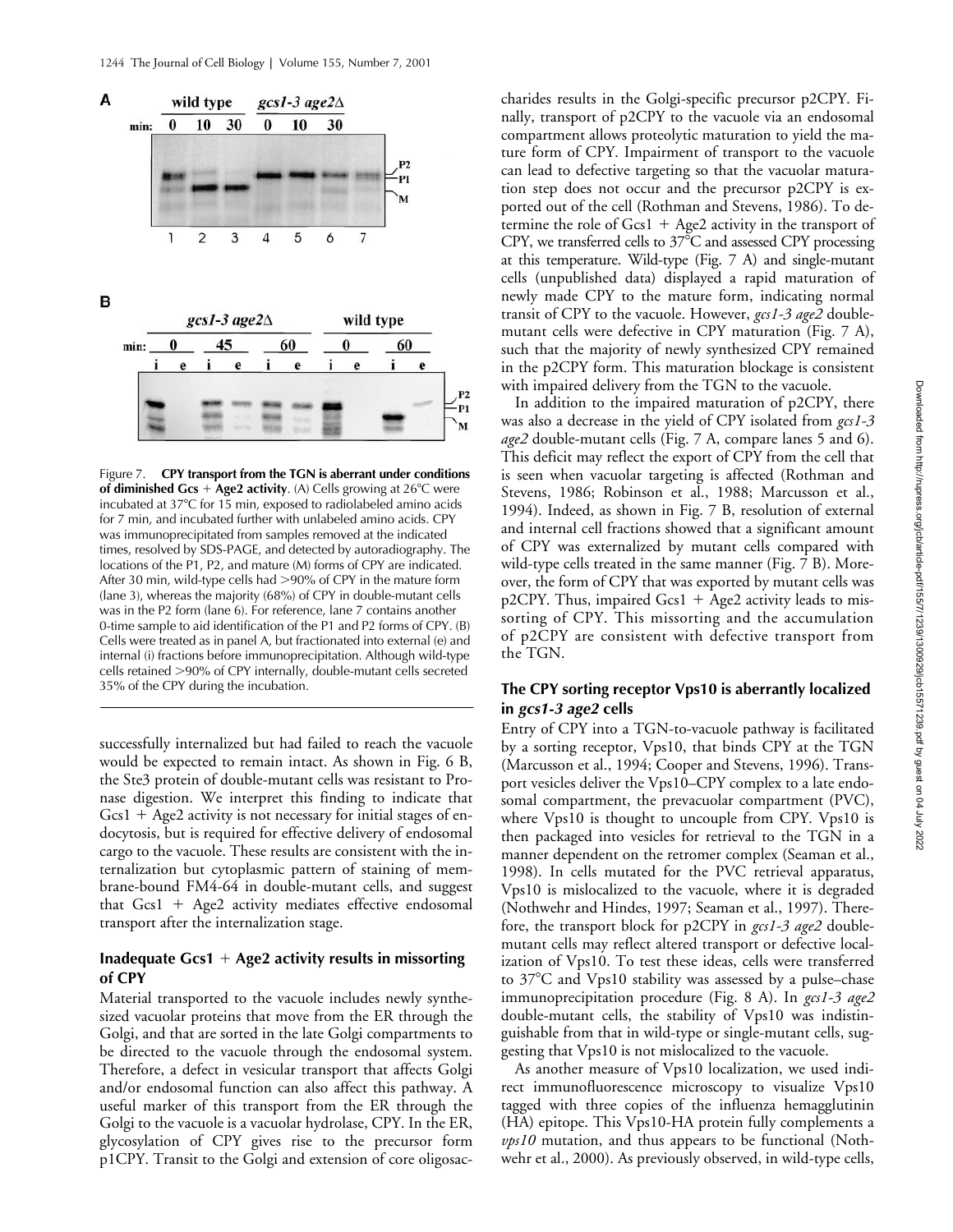Figure 8. The Gcs + Age2 proteins **mediate normal trafficking of the CPY receptor Vps10.** (A) Cells growing at 23°C were incubated at 37°C for 15 min, exposed to radiolabeled amino acids for 10 min, and incubated further with unlabeled amino acids. Vps10 was immunoprecipitated from samples removed at the indicated times, resolved by SDS-PAGE and detected by autoradiography. (B) Cells carrying the *VPS10:: 3xHA* allele growing at 23<sup>°</sup>C were incubated at 37°C for 2 h, fixed, stained with both anti-HA and anti-Vma2 antibodies, and visualized by DIC optics and fluorescence microscopy. (C) Wild-type and double-mutant cells growing at 23°C were incubated at 37°C for 2 h, fixed, stained with anti-Kex2 antibodies, and visualized by fluorescence microscopy.

Vps10-HA exhibited a cytosolic punctate staining pattern consistent with that of TGN-resident proteins (Nothwehr et al., 2000, and Fig. 8 B); a similar pattern was seen in *gcs1* and *age2* single-mutant cells (unpublished data). In contrast, in *gcs1-3 age2* double-mutant cells, Vps10-HA exhibited a diffuse cytosolic staining pattern that was clearly nonvacuolar. Therefore, inadequate Gcs1 + Age2 activity affects Vps10 localization but does not cause Vps10 to be delivered to the vacuole.

Vps10 is normally transported from the TGN to the PVC, therefore the diffuse localization of Vps10-HA in *gcs1-3 age2* double-mutant cells could reflect a functional defect in the PVC. To assess PVC function under conditions of inadequate Gcs1 + Age2 activity, we employed a class E *vps* mutation, *vps4*, that blocks transport out of the PVC to the vacuole and to the TGN, such that *vps4* mutant cells accumulate material in the PVC (Babst et al., 1997). In cells lacking Vps4, localization was visualized for Vps10-HA as well as for the vacuolar protein Vma2, a subunit of the vacuolar membrane  $H^+$  pump. As shown in Fig. 8 B, the absence of Vps4 protein caused both Vps10- HA and Vma2 to become trapped in the PVC; Vps10-HA was not retrieved back to the TGN and Vma2 was not delivered to the vacuole. In *gcs1-3 age2 vps4* triple-mutant cells at 37°C, Vma2 remained trapped in the PVC (Fig. 8 B). Thus, in *gcs1-3 age2 vps4* triple-mutant cells, the PVC clearly remains intact. In contrast to Vma2, Vps10-HA

was not found within the PVC but instead exhibited the diffuse cytoplasmic localization similar to that seen for *gcs1-3 age2* double-mutant cells. These observations suggest that inadequate  $Gcs1 + Age2$  activity may lead to fragmentation of the TGN. We also observed in *gcs1-3 age2* double-mutant cells a marked decrease in the intense punctate staining pattern that characterizes the TGN-resident protein Kex2 (Fig. 8 C) and the chimeric TGN reporter protein A-ALP (Nothwehr et al., 1993, and unpublished data). These results suggest that inadequate Gcs1  $+$ Age2 activity leads to a fragmented TGN and a block in TGN-to-PVC vesicular transport.

# Inadequate Gcs1 + Age2 activity impairs vacuolar **delivery of ALP**

The transport of a type II vacuolar membrane protein, ALP, from the TGN to the vacuole proceeds by a different route than that followed by CPY. Whereas the TGN-to-vacuole pathway for CPY involves passage through the prevacuolar endosome and is dependent on clathrin (Seeger and Payne, 1992), the TGN-to-vacuole pathway for ALP bypasses the prevacuolar endosome, is clathrin-independent, and relies on the AP-3 adaptor protein complex (Cowles et al., 1997a; Stepp et al., 1997). To assess the effects of  $Gcs1 + Age2$  activity on the transport of ALP to the vacuole we used the same pulse–chase immunoprecipitation procedure as above, with transport of newly synthesized ALP to the vacuole indi-



C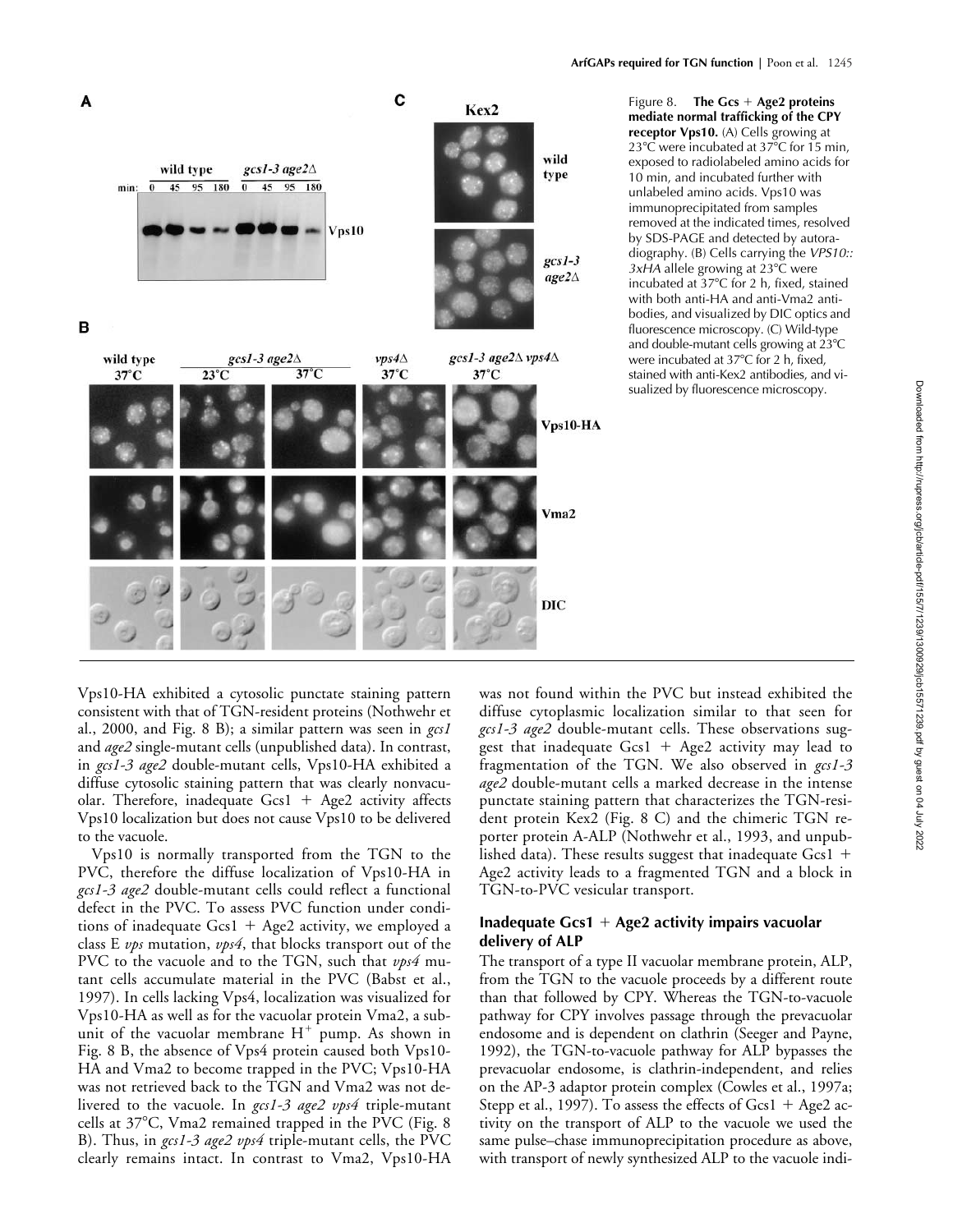

Figure 9. **Transport of ALP to the vacuole is impaired in cells with inadequate Gcs1**  $+$  **Age2 activity.** (A) Cells growing at 26 $\degree$ C were incubated at 37°C for 15 min, exposed to radiolabeled amino acids for 7 min, and incubated further with unlabeled amino acids. ALP was immunoprecipitated from samples removed at the indicated times, resolved by SDS-PAGE, and detected by autoradiography. The precursor (P) and mature (M) forms are indicated. After 30 min, wild-type cells had  $>90\%$  of ALP in the mature form, whereas double-mutant cells had 75% of ALP in the precursor form. (B) Cells carrying plasmid pSN351, harboring the ALP gene *PHO8* expressed from the inducible *GAL1* promoter, were grown at 23<sup>°</sup>C in raffinose medium and transferred to 37°C. After a 15-min incubation, ALP synthesis was induced by the addition of galactose. After a 40-min induction period, glucose was added to repress further *GAL1*-regulated ALP synthesis, and at times thereafter cells were processed for microscopy.

cated by the accumulation of the mature form of ALP. Although both wild-type and mutant cells were equally effective at processing ALP to the mature form at a permissive temperature (unpublished data), at 37C the *gcs1-3 age2* double-mutant cells were unable to process ALP to the mature vacuolar form (Fig. 9 A). This finding suggests that Gcs1 + Age2 activity is also needed for the exit of ALP from the TGN via the ALP pathway.

Next, we localized the unprocessed ALP in *gcs1-3 age2* double-mutant cells. For this assessment, the *PHO8* gene that encodes ALP was placed under control of the regulatable *GAL1* promoter. Cells carrying this *GAL1-PHO8* gene, growing at a permissive temperature in raffinose-containing medium to prevent ALP expression from the *GAL1* promoter, were transferred to  $37^{\circ}$ C and 15 min later galactose was added to induce high-level ALP expression. Glucose was then added to stop further ALP expression from the *GAL1* promoter and incubation was continued, with cells harvested for indirect immunofluorescence microscopy to detect ALP and Vma2 (Fig. 9 B). In wild-type and singlemutant cells, a mixed ER/vacuole pattern of ALP-specific immunofluorescence was initially seen, but from 15 min onward the staining pattern was clearly vacuolar, as indicated by the colocalization of ALP and Vma2 immunofluorescence. In contrast, for *gcs1-3 age2* double-mutant cells the ALP immunofluorescence showed a diffuse cytosolic pattern throughout the entire time course (Fig. 9 B), with vacuolar staining only occasionally observed (unpublished data). This ALP staining resembled that described above for Vps10 and Kex2 in *gcs1-3 age2* double-mutant cells, and reinforces the notion that Gcs1 + Age2 activity prevents TGN fragmentation.

# **Discussion**

Previously, we demonstrated by both in vitro and in vivo criteria that the Gcs1 protein provides ArfGAP activity (Poon et al., 1996). Here we show that the structurally related protein Age2 also has ArfGAP activity, and that Gcs1 and Age2 form an essential protein pair for effective vesicular transport and cell growth. Inadequate Gcs1 activity in cells lacking Age2 protein leads to cessation of cell growth, with cells displaying a phenotype consistent with impaired transport from the TGN, although other aspects of vesicular transport such as trafficking between the ER and Golgi compartments appear unaffected. Inadequate Gcs1 + Age2 activity leads to the accumulation of membranous bodies resembling Golgi-derived structures, termed Berkeley bodies, that are characteristic of certain mutant cells blocked in transport from the Golgi complex (Novick et al., 1980). Indeed, inadequate Gcs1 + Age2 activity compromises both the CPY and ALP pathways that transport cargo from the TGN to the vacuole (Marcusson et al., 1994; Cowles et al., 1997b; Piper et al., 1997). These findings suggest that Gcs1 and Age2 have overlapping roles in vesicular transport involving the TGN.

The hypothesis that the  $Gcs1 + Age2$  Arf $GAP$  pair primarily influences transport at the TGN is consistent with the known roles for ARF proteins at the Golgi complex. ARF proteins mediate the recruitment of both AP-1 adaptor complexes and AP-3 complexes onto TGN membranes for transport-vesicle formation (Stamnes and Rothman, 1993; Ooi et al., 1998), so that defective regulation of the ARF cycle of GTP binding and hydrolysis, as expected for the situation investigated here in which an overlapping es-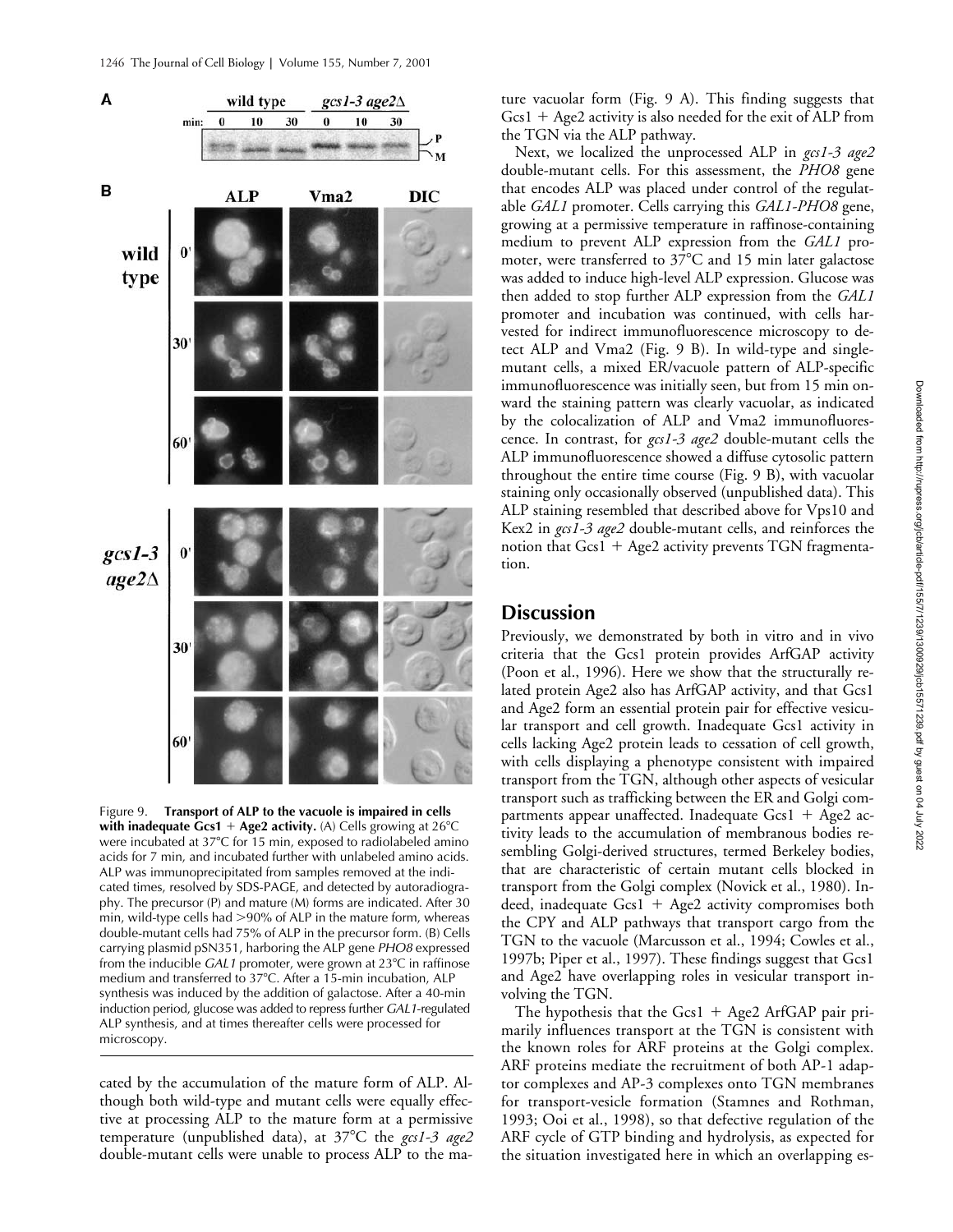sential activity of the Gcs1 and Age2 ArfGAPs is diminished, would affect the formation and/or function of both AP-1 and AP-3 transport vesicles. AP-1 vesicles assembled at the TGN are thought to be targeted to endosomal compartments (Deloche et al., 2001), such that impaired vesicle formation at the TGN would lead to defective delivery of vesicular transport components needed for endosomal trafficking. Therefore, the effects that we observe on endosomal function and movement of material from the plasma membrane to the vacuole may be indirect consequences of impaired TGN export. Consequently, we propose that the Gcs1 + Age2 ArfGAP pair mediates the formation and/or function of TGN-derived transport vesicles for both endosomal (CPY) and AP-3–dependent nonendosomal (ALP) pathways (Fig. 10).

The suggestion that the  $Gcs1 + Age2$  Arf $GAP$  pair facilitates transport from the TGN is consistent with other findings. Under certain physiological conditions, a *gcs1* mutation can cause cold sensitivity for growth (Drebot et al., 1987; Ireland et al., 1994) and endosomal trafficking (Wang et al., 1996). This physiologically delimited form of *gcs1* cold sensitivity is consistent with the TGN/endosomal effects reported here for cells depleted for Gcs1 activity. This *gcs1* cold sensitivity may be linked functionally to the AP-3 adaptor complex and transport out of the TGN: both *gcs1* cold sensitivity and endosomal-transport deficiency can be suppressed by increased dosage of the *YCK1* or *YCK2* genes that encode functionally redundant isoforms of casein kinase I (Robinson et al., 1992; Wang et al., 1992, 1996), whereas the effects of decreased casein kinase I activity can in turn be alleviated by mutating the AP-3 complex (Panek et al., 1997). AP-3 activity is also implicated in the studies of overlapping  $Gcs1 + Age2$  activity reported here, for impaired Gcs1 + Age2 activity prevents delivery of ALP from the TGN to the vacuole, a process mediated by AP-3 (Cowles et al., 1997a; Stepp et al., 1997).

At least two types of nonsecretory transport vesicles are formed at the TGN. Transport vesicles assembled with the AP-1 adaptor complex and a clathrin coat are targeted to the endosome, whereas vesicles assembled with the AP-3 adaptor complex in a clathrin-independent manner bypass the endosome in the transport of cargo to the vacuole (Cowles et al., 1997a; Piper et al., 1997; Stepp et al., 1997; Gaynor et al., 1998). In many types of cells, including yeast, ARF proteins have been implicated in the assembly of each of these types of vesicles at the TGN (Stamnes and Rothman, 1993; Ooi et al., 1998; Yahara et al., 2001). The formation of two types of ARF-dependent transport vesicles, coupled with the two ArfGAPs Gcs1 and Age2 that our findings implicate in TGN function, allows the speculation that ArfGAPs may perform more specialized roles in the assembly and/or function of each vesicle type. Evidence suggesting interactions among an ArfGAP, a coat protein, and activated ARF (Goldberg, 1999) provides a mechanism to allow a single ARF isoform to participate in specific transport-vesicle formation and cargo selection at several stages by interacting with additional proteins, including ArfGAPs. ARF proteins also interact with members of the GGA family of modular adaptor-related proteins (Boman et al., 2000; Dell'Angelica



Figure 10. **Vesicular transport stages mediated by ArfGAP pairs.** Large arrows indicate vesicular transport pathways from the TGN mediated by the Gcs1 + Age2 ArfGAP pair and the retrograde Golgi-to-ER pathway mediated by the  $Gcs1 + Glo3$  ArfGAP pair.

et al., 2000), which have recently been shown to influence vesicle formation through interactions with both a coat protein and an ArfGAP (Puertollano et al., 2001). Therefore, combinations of protein interactions involving ArfGAPs may impose specificity on vesicle formation and cargo. The absence of deleterious TGN/endosomal effects for *gcs1* or *age2* single-mutant cells (under the growth conditions used here) indicates that the Gcs1 and Age2 ArfGAP proteins each have the ability to maintain appropriate transport from the TGN, resulting in functionally overlapping activities.

Despite the findings that each of the Gcs1 and Age2 proteins is sufficient to maintain the formation of specific transport vesicles and proper cargo selection at the TGN, our recent genetic findings indicate that these two ArfGAPs have distinct as well as overlapping functions in TGN/endosomal transport (unpublished data). While investigating the functions of the phosphatidylinositol transfer protein Sec14, we found that *gcs1* and *age2* mutations display distinct (nonoverlapping) genetic interactions. Sec14 is the major phosphatidylinositol transfer protein in yeast and is essential for vesicular transport (Bankaitis et al., 1989). Mutations in several genes minimize the need for Sec14 activity, and consequently can restore both growth and vesicular transport to *sec14* mutant cells. Two of these *sec14* suppressor mutations maintain suppression in *age2 sec14* double-mutant cells, but are unable to provide suppression in *gcs1 sec14* double-mutant cells; therefore, these suppressor mutations need Gcs1, but not Age2, for effective suppression. In contrast, other *sec14* suppressor mutations need Age2, but not Gcs1. The demonstrated function of Gcs1 at a different stage of vesicular transport, Golgi-to-ER retrograde transport, which Gcs1 mediates along with the ArfGAP Glo3 (Poon et al., 1999), complicates interpretation of these observations. However, *glo3* and *gcs1* mutations were found to have no such complementary genetic interactions involving *sec14*: all of the *sec14* suppressor mutations maintain suppression in the absence of Glo3 (unpublished data). Therefore, these observations suggest that the effects of the *gcs1* mutation in these *sec14* suppression experiments reflect Gcs1 activity, along with that of Age2, in TGN/endosomal transport. The nature of the distinct activities of Gcs1 and Age2, which are individually dispensable in the presence of Sec14 activity (Ireland et al., 1994; Zhang et al., 1998), remains to be determined.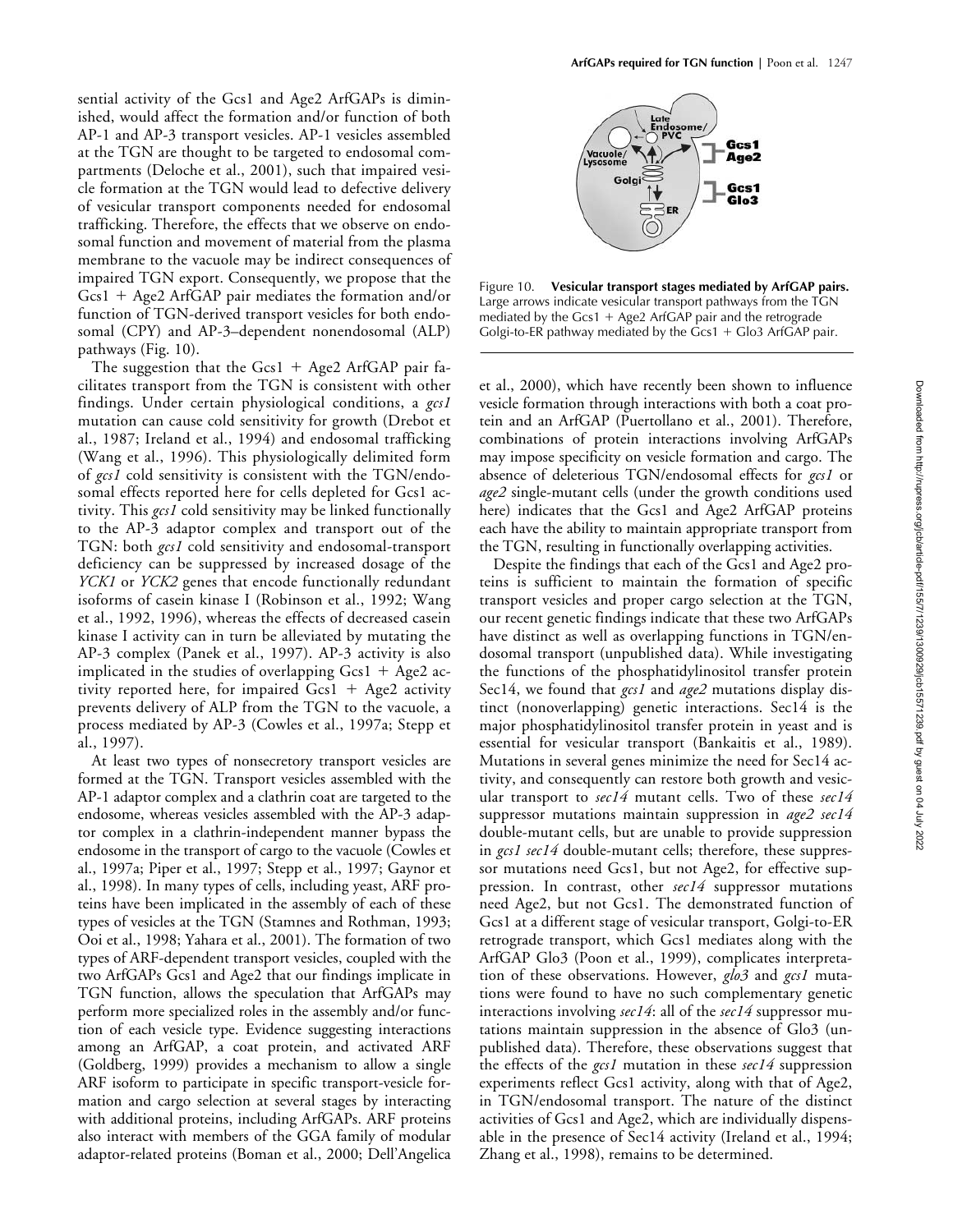#### Table I. *Saccharomyces cerevisiae* **strains**

| <b>Strain</b> | Genotype                                                                                        | <b>Source</b>          |
|---------------|-------------------------------------------------------------------------------------------------|------------------------|
| W303-1a       | MATa ade2-1 can1-100 his3-11,15 leu2-3,112 trp1-1 ura3-1                                        | Poon et al. (1999)     |
| W303-1b       | MATa ade2-1 can1-100 his3-11,15 leu2-3,112 trp1-1 ura3-1                                        | Poon et al. (1999)     |
| GWK-9B        | W303-1b $gcs1\Delta::URA3$                                                                      | Ireland et al. (1994)  |
| ARY19.2.99B   | W303-1b age2 $\Delta$ ::HIS3                                                                    | A. Rowley              |
| PPY164-5D     | W303-1b gcs14::URA3 age24::HIS3 [pPP805-3]                                                      | This study             |
| SNY36-9A      | MATa his3-200 leu2-3,113 pho84::ADE2 suc2-49 trp1-901 ura3-52                                   | Nothwehr et al. (1995) |
| SHY35         | SNY36-9A switched to $MAT\alpha$                                                                | This study             |
| SNY142-3C     | SHY35 $gcs1\Delta::kanMX age2\Delta::HIS3$ [pPP805-3]                                           | This study             |
| <b>SNY131</b> | SNY36-9A VPS10::3xHA pep44::LEU2                                                                | This study             |
| <b>SNY144</b> | SNY35 gcs1 $\Delta$ ::kanMX age2 $\Delta$ ::His3MX6 VPS10::3xHA pep4 $\Delta$ ::TRP1 [pPP805-3] | This study             |
| SNY146        | SNY36-9A vps4::natMX4 VPS10::3xHA pep4Δ::LEU2                                                   | This study             |
| <b>SNY147</b> | SHY35 vps4::natMX4 gcs1Δ::kanMX age2Δ::His3MX6 VPS10::3xHA pep4Δ::TRP1[pPP805-3]                | This study             |
| SNY98         | W303-1a $pho8\Delta$ ::ADE2                                                                     | This study             |
| SNY145        | PPY164-5D pho84::ADE2                                                                           | This study             |
| HMSF176       | MATa sec18-1                                                                                    | American Type Culture  |
|               |                                                                                                 | Collection             |

# **Materials and methods**

#### **Strains, plasmids, and growth conditions**

Strains used in this study are listed in Table I. Mating-type switching was accomplished by transforming cells with a YCp50-based plasmid carrying the *HO* gene. The creation of temperature-sensitive *gcs1* alleles by PCR has been described (Poon et al., 1999). The *gcs1::kanMX* allele was created by a PCR-based approach that removed 95% of the *GCS1* ORF. Likewise, the *age2::His3MX6* allele was generated by a PCR-based strategy replacing 95% of the *AGE2* ORF with the *Schizosaccharomyces pombe* gene derived from plasmid pFA6a-His3MX6. The *age2::HIS3* deletion mutation, provided by Adele Rowley (Cell zome, Mill Hill, UK), was introduced into strain W303-1b by multiple backcrosses. The *pep4::LEU2* allele was created as described (Nothwehr et al., 1996). The *VPS10::3HA* allele was carried on plasmid pLC115 (Conibear and Stevens, 2000). The *vps4::natMX4* allele was introduced using a PCR-based approach and plasmid pAG25 (Goldstein and McCusker, 1999) as a template. Use of the *pho8::ADE2* allele has been described (Nothwehr et al., 1995). Standard procedures were used for cell growth, transformation and genetic manipulation.

#### **Microscopy**

For electron microscopy, cells were harvested by centrifugation and fixed in buffered glutaraldehyde essentially as described (Byers and Goetsch, 1975; Johnston et al., 1991). To assess endocytosis, cells were stained with the lipophilic dye FM4-64 (Vida and Emr, 1995). Staining of Vps10-HA, Vma2, ALP and Kex2 used fluorochrome-conjugated secondary antibodies (Spelbrink and Nothwehr, 1999; Nothwehr et al., 2000). Cells were visualized using a Zeiss Laser Scanning Confocal (LSM510) microscope or an Olympus BX60 epifluorescence microscope.

#### **Bacterial expression of proteins**

To express recombinant Age2 protein, the *AGE2* gene was amplified by PCR using oligonucleotides with convenient restriction enzyme recognition sites and subcloned into plasmid pET21b (Novagen) to generate plasmid pPPL71. Age2, Gcs1, and Arf1 proteins were expressed in *E. coli* strain BL21(DE3) as described (Poon et al., 1996). *N*-myristoyltransferase was expressed from plasmid pACYC/ET3d/yNMT (Haun et al., 1993), a gift from Joel Mass (National Heart, Lung, and Blood Institute, Bethesda, MD).

### **ArfGAP assays**

ArfGAP activity was assessed essentially as described by Huber et al. (2001). Recombinant myristoylated yeast Arf1 protein was incubated with  $[\gamma -$ <sup>32</sup>P]GTP for 10 min at 30°C; the radiolabeled GTP-Arf mixture was then subjected to centrifugation for 10 min at 4°C (4000 g). GTP-Arf binds to the lipids (Franco et al., 1995) in the assay reaction mixture and is found in the pellet fraction. ArfGAP activity was assessed in 50-µl reactions.

### **Assays of vesicular transport**

Invertase was assayed as described (Poon et al., 1999). To assess Ste3 trafficking, cells growing in rich medium at 26°C were harvested by centrifugation, resuspended in prewarmed 37°C medium, and incubated at 37°C

for 30 min, at which time cycloheximide was added to 10  $\mu$ g/ml and incubation was continued for sampling. Sodium azide was added to samples to a final concentration of 10 mM and the cells were pelleted and frozen at  $-70^{\circ}$ C. Protein extracts were prepared for immunoblot analysis as described (Davis et al., 1993), resolved by SDS-PAGE, and transferred to PVDF membrane (Bio-Rad Laboratories). Ste3 was detected by ECL chemiluminescence with anti-Ste3 monoclonal as the primary antibody, a gift from G. Sprague, University of Oregon, Eugene, OR). To assess the presence of Ste3 protein on the cell surface, cells growing in rich medium at  $26^{\circ}$ C were mixed with an equal volume of  $48^{\circ}$ C medium containing cycloheximide (20 mM), and at times thereafter, samples ( $5 \times 10^7$  cells) were made to 10 mM NaN<sub>3</sub>, pelleted, resuspended in 10 mM NaN<sub>3</sub>, incubated on ice for 30 min, and then pelleted and resuspended in 1 ml DB (Davis et al., 1993) containing  $0.5\%$  2-mercaptoethanol and 5 mM CaCl<sub>2</sub> and incubated at 37°C for 30 min. 300- $\mu$ l samples were then treated with 100  $\mu$ l DB with or without Pronase (4 mg/ml; Boehringer Mannheim), incubated for 1 h at 32°C, and diluted with DB containing 10 mM EDTA and 1 mM PMSF. Protein extracts were prepared by vortexing cells along with glass beads for 10 min at 4°C, and Ste3 was detected by Western blotting.

The processing of CPY was assessed by immunoprecipitation from whole-cell extracts after a pulse–chase procedure (Poon et al., 1999). To measure externalized CPY, cells were treated as described (Poon et al., 1999), except that during the chase period BSA was added to 0.1% Gaynor and Emr, 1997). Samples (0.5 ml) were made 20 mM in  $NaN<sub>3</sub>$  and NaF, placed on ice, and diluted with an equal volume of 2.8 M sorbitol containing 100 mM Tris, pH 7.5, 20 mM NaN $_3$ , 20 mM NaF, and 60 mM mercaptoethanol. Zymolyase 100T was then added to 1 mg/ml, the mixture was incubated at 37°C for 30 min, and the resulting spheroplasts were harvested by centrifugation, with the supernatant retained as the external fraction. The spheroplast fraction was resuspended in Laemmli buffer, boiled for 5 min, and treated as described for whole-cell extracts (Poon et al., 1999). The supernatant fraction was mixed with 0.2 vol of Laemmli buffer and boiled for 5 min, then mixed with an equal volume of 300 mM NaCl containing 50 mM Tris, pH 7.5, 8 mM EDTA, and 2% Triton X-100, and subjected to immunoprecipitation (Poon et al., 1999). Samples were resolved by SDS-PAGE, and visualized and quantitated by phosphorimager analysis. Vsp10 stability was assessed (Nothwehr and Hindes, 1997) using anti-Vsp10 antibody provided by Tom Stevens (University of Oregon, Eugene, OR).

To assess ALP processing, cells were radiolabeled (Poon et al., 1999), suspended in 100  $\mu$ l of 8 M urea containing 1% SDS, 10 mM EDTA, 60 mM Tris, pH 6.8, and 1% 2-mercaptoethanol, and disrupted by vortexing along with glass beads for 10 min at  $4^{\circ}$ C. Extracts were then treated for 5 min in boiling water, cooled to 23°C, diluted tenfold with immunoprecipitation buffer (Franzusoff et al., 1991), and incubated with 50  $\mu$ l of Pansorbin for 20 minutes at 23°C. Supernatant material after centrifugation was then incubated with rabbit anti-ALP for 1 h at  $4^{\circ}$ C followed by 30  $\mu$ l protein A agarose overnight. Samples were resolved electrophoretically and bands were visualized and quantitated by phosphorimager analysis.

#### We thank Andreanne Auger for initial observations on *gcs1* mutants, Anne Spang for helpful comments, and George Sprague, Joel Moss, and Adele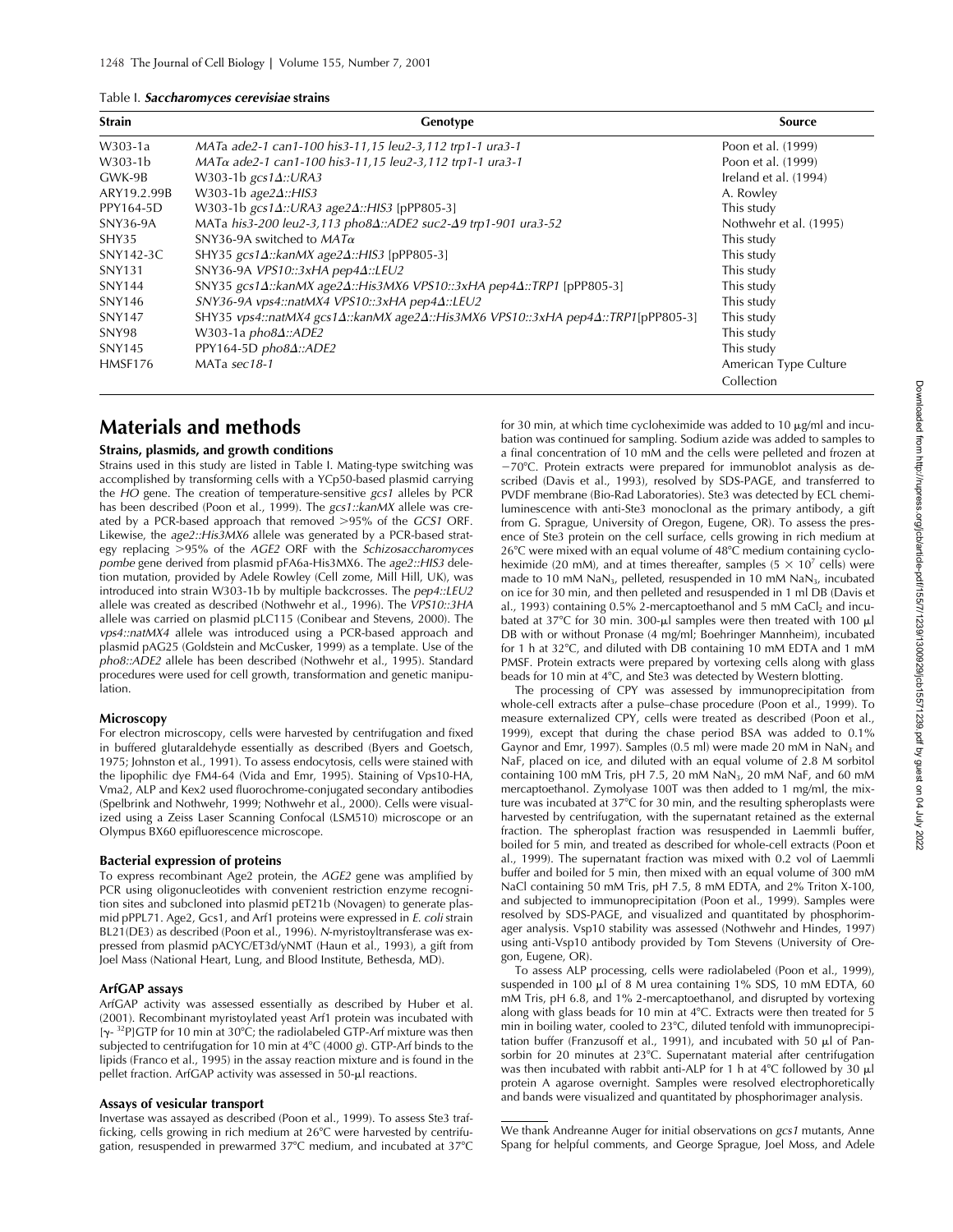Rowley for reagents. We also thank Tom Stevens for anti-Vps10 antibody. We acknowledge the expert technical assistance from Dave Carruthers, Sally Harvie, and Kendra Gillis.

This work was supported by a grant to G.C. Johnston and R.A. Singer from the National Cancer Institute of Canada, with funds from the Canadian Cancer Society, and a grant to S.F. Nothwehr from the National Institutes of Health (GM53449).

Submitted: 15 August 2001 Revised: 19 October 2001 Accepted: 1 November 2001

# **References**

- Antonny, B., S. Beraud Dufour, P. Chardin, and M. Chabre. 1997. N-terminal hydrophobic residues of the G-protein ADP-ribosylation factor-1 insert into membrane phospholipids upon GDP to GTP exchange. *Biochemistry.* 36: 4675–4684.
- Babst, M., T.K. Sato, L.M. Banta, and S.D. Emr. 1997. Endosomal transport function in yeast requires a novel AAA-type ATPase, Vps4p. *EMBO J.* 16: 1820–1831.
- Bankaitis, V.A., D.E. Malehorn, S.D. Emr, and R. Greene. 1989. The *Saccharomyces cerevisiae SEC14* gene encodes a cytosolic factor that is required for transport of secretory proteins from the yeast Golgi complex. *J. Cell Biol.* 108: 1271–1281.
- Boman, A.L., Cj. Zhang, X. Zhu, and R.A. Kahn. 2000. A family of ADP-ribosylation factor effectors that can alter membrane transport through the *trans*-Golgi. *Mol. Biol. Cell.* 11:1241–1255.
- Bremser, M., W. Nickel, M. Schweikert, M. Ravazzola, M. Amherdt, C.A. Hughes, T.H. Sollner, J.E. Rothman, and F.T. Wieland. 1999. Coupling of coat assembly and vesicle budding to packaging of putative cargo receptors. *Cell.* 96:495–506.
- Byers, B., and L. Goetsch. 1975. Behavior of spindles and spindle plaques in the cell cycle and conjugation of *Saccharomyces cerevisiae*. *J. Bacteriol.* 124:511– 523.
- Chen, C.-Y., and T.R. Graham. 1998. An *arf1* synthetic lethal screen identifies a new clathrin heavy chain conditional allele that perturbs vacuolar protein transport in *Saccharomyces cerevisiae*. *Genetics.* 150:577–589.
- Chen, L., and N.G. Davis. 2000. Recycling of the yeast  $\alpha$ -factor receptor. *J. Cell Biol*. 151:731–738.
- Conibear, E., and T.H. Stevens. 2000. Vps52p, Vps53p, and Vps54p form a novel multisubunit complex required for protein sorting at the yeast late Golgi. *Mol. Biol. Cell.* 11:305–323.
- Cooper, A.A., and T.H. Stevens. 1996. Vps10p cycles between the late-Golgi and prevacuolar compartments in its function as the sorting receptor for multiple yeast vacuolar hydrolases. *J. Cell Biol.* 133:529–541.
- Cowles, C.R., G. Odorizzi, G.S. Payne, and S.D. Emr. 1997a. The AP-3 adaptor complex is essential for cargo-selective transport to the yeast vacuole. *Cell.* 91:109–118.
- Cowles, C.R., W.B. Snyder, C.G. Burd, and S.D. Emr. 1997b. Novel Golgi to vacuole delivery pathway in yeast - identification of a sorting determinant and required transport component. *EMBO J*. 16:2769–2782.
- Cukierman, E., I. Huber, M. Rotman, and D. Cassel. 1995. The ARF1 GTPaseactivating protein: zinc finger motif and Golgi complex localization. *Science.* 270:1999–2002.
- Davis, N.G, J.L. Horecka, and G.F. Sprague, Jr. 1993. Cis- and trans-acting functions required for endocytosis of the yeast pheromone receptors. *J. Cell Biol*. 122:53–65.
- Dell'Angelica, E.C., C.E. Ooi, and J.S. Bonifacino. 1997. 3A-adaptin, a subunit of the adaptor-like complex AP-3. *J. Biol. Chem.* 272:15078–15084.
- Dell'Angelica, E.C., R. Puertollano, C. Mullins, R.C. Aguilar, J.D. Vargas, L.M. Hartnell, and J. Bonifacino. 2000. GGAs: a family of ADP ribosylation factor-binding proteins related to adaptors and associated with the Golgi complex. *J. Cell Biol.* 149:81–94.
- Deloche, O., B.G. Yeung, G.S. Payne, and R. Schekman. 2001. Vps10p transport from the *trans*-Golgi network to the endosome is mediated by clathrincoated vesicles. *Mol. Biol. Cell.* 12:475–485.
- Dittie, A.S., N. Hajibagheri, and S.A. Tooze. 1996. The AP-1 adaptor complex binds to immature secretory granules from PC12 cells, and is regulated by ADP-ribosylation factor*. J. Cell Biol.* 132:523–536.
- Donaldson, J.G. 2000. Filling in the GAPs in the ADP-ribosylation factor story. *Proc. Natl. Acad. Sci. USA*. 97:3792–3794.
- Donaldson, J.G., and R.D. Klausner. 1994. ARF: a key regulatory switch in membrane traffic and organelle structure. *Curr. Opin. Cell Biol.* 6:527–532.
- Donaldson, J.G., and C.L. Jackson. 2000. Regulators and effectors of the ARF GTPases. *Curr. Opin. Cell Biol*. 12:475–482.
- Drebot, M.A., G.C. Johnston, and R.A. Singer. 1987. A yeast mutant conditionally defective only for reentry into the mitotic cell cycle from stationary phase. *Proc. Natl. Acad. Sci. USA.* 84:7948–7952.
- Franco, M., P. Chardin, M. Chabre, and S. Paris. 1995. Myristoylation of ADPribosylation factor 1 facilitates nucleotide exchange at physiological  $Mg^{2+}$ levels. *J. Biol. Chem.* 270:1337–1341.
- Franzusoff, A., J. Rothblatt, and R. Schekman. 1991. Analysis of polypeptide transit through yeast secretory pathway. *Methods Enzymol.* 194:662–674.
- Gabriel, O., and S.-F. Wang. 1969. Determination of enzymatic activity in polyacrylamide gels. I. Enzymes catalyzing the conversion of nonreducing substrates to reducing products. *Anal. Biochem*. 27:545–554.
- Gaynor, E.C., and S.D. Emr. 1997. COPI-independent anterograde transport: cargo-selective ER to Golgi protein transport in yeast COPI mutants. *J. Cell Biol.* 136:789–802.
- Gaynor, E.C., C.-Y. Chen, S. Emr, and T.R. Graham. 1998. ARF is required for maintenance of yeast Golgi and endosome structure and function. *Mol. Biol. Cell.* 9:653–670.
- Goldberg, J. 1999. Structural and functional analysis of the ARF1-ARFGAP complex reveals a role for coatomer in GTP hydrolysis. *Cell.* 96:893–902.
- Goldstein, A.L., and J.H. McCusker. 1999. Three new dominant drug resistance cassettes for gene disruption in *Saccharomyces cerevisiae*. *Yeast.* 15:1541– 1553.
- Haun, R.S., S.C. Tsai, R. Adanik, and M. Vaughan. 1993. Effect of myristoylation on GTP-dependent binding of ADP-ribosylation factor to Golgi. *J. Biol. Chem*. 268:7064–7060.
- Huber, I., M. Rotman, E. Pick, V. Makler, L. Rothem, E. Cukierman, and D. Cassel. 2001. Expression, purification and properties ADP-ribosylation factor (ARF) GTPase activating protein-1. *Methods Enzymol.* 239:307–316.
- Ireland, L.S., G.C. Johnston, M.A. Drebot, N. Dhillon, A.J. DeMaggio, M.F. Hoekstra, and R.A. Singer. 1994. A member of a novel family of yeast "Znfinger" proteins mediates the transition from stationary phase to cell proliferation. *EMBO J.* 13:3812–3821.
- Johnston, G.C., J.A. Prendergast, and R.A. Singer. 1991. The *Saccharomyces cerevisiae MYO2* gene encodes an essential myosin for vectorial transport of vesicles. *J. Cell Biol.* 113:539–551.
- Kahn, R.A., and A.G. Gilman. 1986. The protein cofactor necessary for ADP ribosylation of G<sub>s</sub> by cholera toxin is itself a GTP binding protein. *J. Biol. Chem.* 261:7906–7911.
- Lemmon, S.K., and L.M. Traub. 2000. Sorting in the endosomal system in yeast and animal cells. *Curr. Opin. Cell Biol.* 12:457–466.
- Lenhard, J.M., R.A Kahn, and P.D. Stahl. 1992. Evidence for ADP-ribosylation factor (ARF) as a regulator of *in vitro* endosome-endosome fusion. *J. Biol. Chem.* 267:13047–13052.
- Letourneur, F., E.C. Gaynor, S. Hennecke, C. Demolliere, R. Duden, S.D. Emr, H. Riezman, and P. Cosson. 1994. Coatomer is essential for retrieval of dilysine-tagged proteins to the endoplasmic reticulum. *Cell.* 79:1199–1207.
- Lewis, M.J., B.J. Nichols, C. Prescianotto-Baschong, H. Riezman, and H.R. Pelham. 2000. Specific retrieval of the exocytic SNARE Snc1p from early yeast endosomes. *Mol. Biol. Cell.* 11:23–38.
- Marcusson, E.G., B.F. Horazdovsky, J.L. Cereghino, E. Gharakhanian, and S.D. Emr. 1994. The sorting receptor for yeast vacuolar carboxypeptidase Y is encoded by the *VPS10* gene. *Cell.* 77:579–586.
- Newman, L.S., M.O. McKeever, H.J. Okano, and R.B. Darnell. 1995. β-NAP, a cerebellar degeneration antigen, is a neuron-specific vesicle coat protein. *Cell.* 82:773–783.
- Nothwehr, S.F., and A.E. Hindes. 1997. The yeast *VPS5/GRD2* gene encodes a sorting nexin-1-like protein required for localizing membrane proteins to the late Golgi. *J. Cell Sci.* 110:1063–1072.
- Nothwehr, S.F., C.J. Roberts, and T.H. Stevens. 1993. Membrane protein retention in the yeast Golgi apparatus: dipeptidyl aminopeptidase A is retained by a cytoplasmic signal containing aromatic residues. *J. Cell Biol.* 121:1197– 1209.
- Nothwehr, S.F., E. Conibear, and T.H. Stevens. 1995. Golgi and vacuolar membrane proteins reach the vacuole in *vps1* mutant yeast cells via the plasma membrane. *J. Cell Biol.* 129:35–46.
- Nothwehr, S.F., N.J. Bryant, and T.H. Stevens. 1996. The newly identified yeast *GRD* genes are required for retention of late-Golgi membrane proteins. *Mol. Cell. Biol.* 16:2700–2707.